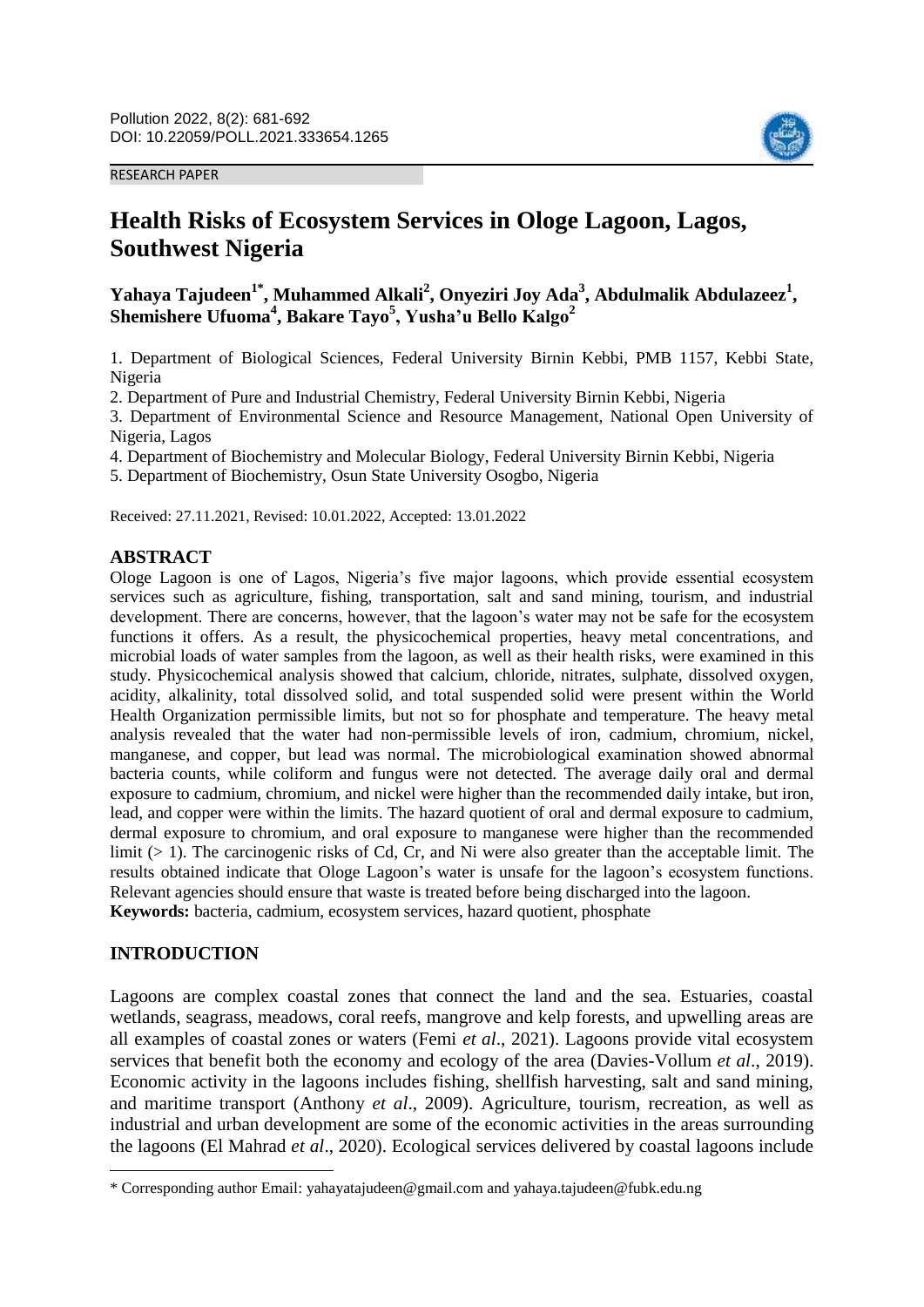storm protection, breeding grounds for marine fishes, and ensuring the continuous existence of the marine environment (Femi *et al*., 2021).

Unfortunately, lagoon ecosystem services are being threatened by environmental pollution. Untreated municipal, agricultural, and industrial wastes are discharged into lagoons, polluting the water. Even when the wastes are treated, the byproducts, which are still potentially harmful to aquatic organisms and humans, are discharged into the lagoons (Kumolu-Johnson and Ndimele, 2012). Pollution affects lagoons' water quality, biodiversity, and ecosystem services provided by lagoons (Gianello *et al*., 2019; El Mahrad *et al*., 2020). Human populations who live near lagoons and rely on them for sustenance are affected by the loss of ecological services such as coastal protection and fisheries (El Mahrad *et al*., 2020). One of the common pollutants in water are heavy metals (Kinuthia *et al*., 2020). A heavy metal is a dense metal that is harmful at low doses (in most cases). The most frequently detected heavy metals in water include arsenic, cadmium, chromium, copper, lead, nickel, and zinc (Yahaya *et al*., 2019; Moruf and Durojaiye, 2020). The lagoon's heavy metal pollution is less obvious and direct than other types of pollutants, yet it has far-reaching consequences for the aquatic environment and humans (Okunade *et al*., 2021). Heavy metal-containing substances can cause a variety of diseases, including respiratory and genetic diseases, blood abnormalities, skin damage, vision problems, and brain damage (Yahaya *et al*., 2011). Another group of pollutants that are often detected in polluted water are microorganisms. Waterborne microorganisms, which include viruses, bacteria, parasitic protozoa, and fungi, number more than 500 and can contaminate drinking water (Soller *et al*., 2010). Overall, this shows that constant monitoring and management of lagoon water quality is necessary to prevent health hazards and ensure continuity of ecosystem services delivered by lagoons.

In Lagos, Nigeria, Ologe Lagoon is one of the five major lagoon complexes that deliver several socio-economic benefits, including aquaculture, fishing, and salt and sand dredging (Edwin *et al*., 2008). Some other services supplied by Ologe Lagoons are drinking water, matweaving materials, wood for making canoes, and medicinal plants for managing hypertension, treating malaria, typhoid fever, jaundice, and psychopathic patients (Ndimele, 2019). The lagoon is also used by the inhabitants to transport people and commodities to nearby towns and villages for socioeconomic activities (Ndimele, 2019). However, the lagoon receives freshwater from River Owo, which is laden with poorly treated and untreated effluents from the Agbara industrial estate (Edwin *et al*., 2008). Moreover, harmful municipal and agricultural wastes are dumped directly into the lagoon. Thus, it is important to regularly test the lagoon's water quality in order to protect the health of humans and aquatic life. Additionally, to safeguard the lagoon from adverse effects so that it can continue to provide services. To this end, this study was conceived to determine the physicochemical parameters, heavy metal concentrations, and microbial loads of Ologe Lagoon in Lagos State, Nigeria, and ascertain their health risks.

## **MATERIALS AND METHODS**

This study was carried out at Ologe Lagoon in the Oto-Awori area of Lagos, Nigeria. The lagoon has a surface area of approximately  $64.5 \text{ km}^2$  and is brackish in nature (Aderinola *et al.*, 2018). It is located between  $6^{\circ}27'N$  and  $6^{\circ}30'N$  latitudes and  $3^{\circ}02'E$  and  $3^{\circ}07'E$ longitudes. It drains its water into the Atlantic Ocean through two channels: Lagos Harbour and Badagry Creek. The middle of Ologe Lagoon is deep, but the banks are shallow. The Rivers Owo, Ore, and Opomu supply water to the lagoon. The area around Ologe Lagoon has a prolonged rainy season between March and November with an average rainfall of 154 mm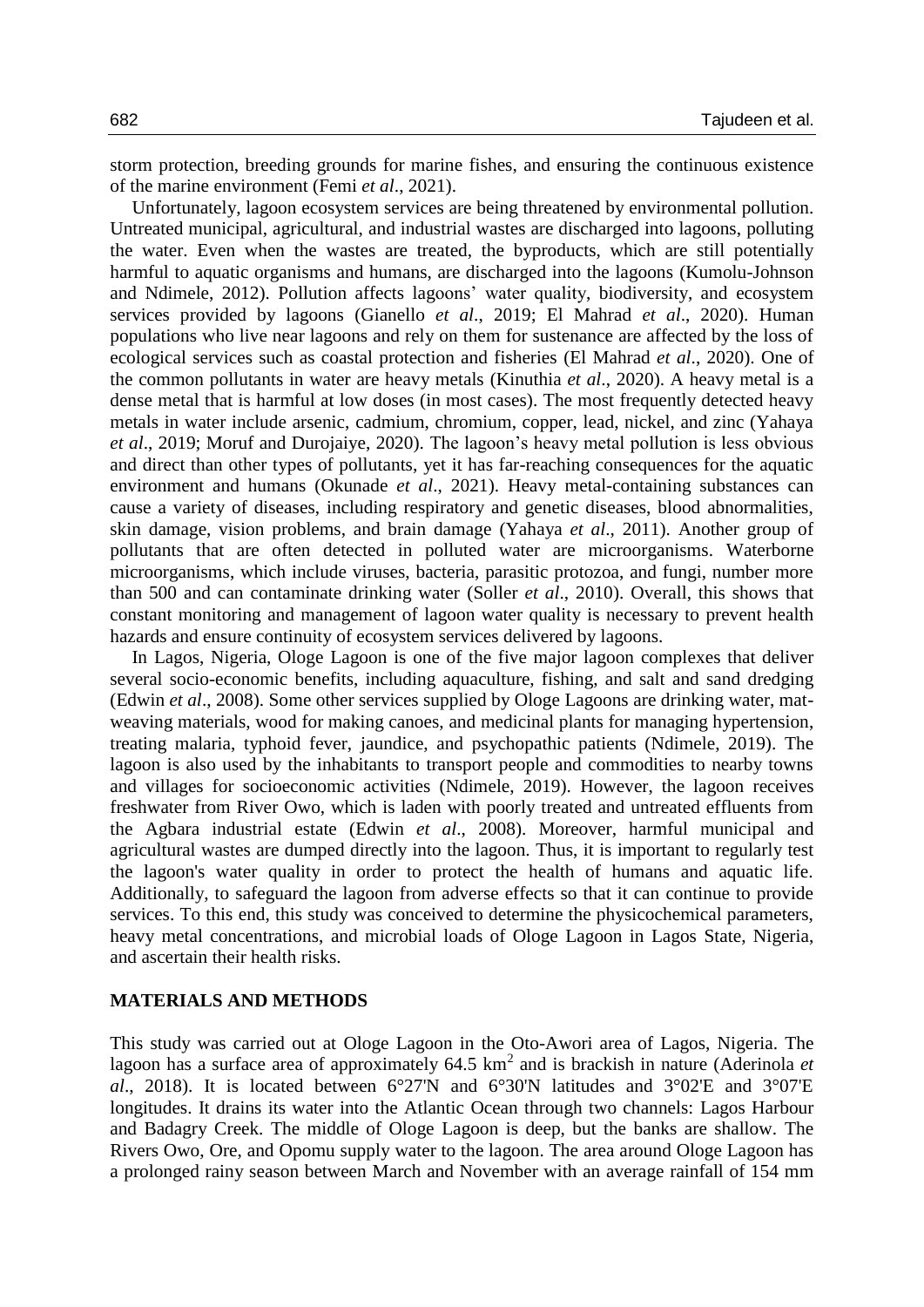(Adeyemi *et al*., 2019). The vegetation is that of an equatorial rain forest, with a freshwater mangrove swamp as its main feature (Adeyemi *et al*., 2019). Around the lagoon, there is intense fishing, maritime transportation, mat weaving, canoe manufacturing, and industrial development, among other things. Unfortunately, waste water from industries and residential areas, as well as other anthropogenic activities, pollutes the water. Thus, there is a need to constantly monitor the water quality of the lagoon to safeguard human health, protect the environment around it, and ensure that it continues to deliver ecosystem services.



**Fig 1:** Map showing the location of Ologe Lagoon in Lagos

Water samples were collected from Ologe Lagoon between November 2020 and May 2021 (spanning the dry and wet seasons). The sampling was done at random on the lagoon's bottom and surface in the middle and bank areas. The samples were collected in clean, pre-sterilized plastic containers, sealed, and transferred to the laboratory, where they were kept in desiccators before being subjected to physicochemical, heavy metal, and microbiological analyses.

The physicochemical parameters of the water samples were determined according to the American Public Health Association's (APHA, 2012) criteria. A DR 2000 spectrophotometer (Model 50150) was used to measure nitrates, sulfates, and phosphates; a Vial Chloride Meter (20 X 40mm) was used to determine chloride; and a Pye Unicam pH meter was used to evaluate alkalinity and acidity. 5500 Clark DO Sensors were used to measure dissolved oxygen; an HM Digital TDS meter (model TDS-4) was used to assess total dissolved solids and total suspended solids. A complex metric EDTA titration was used to determine hardness.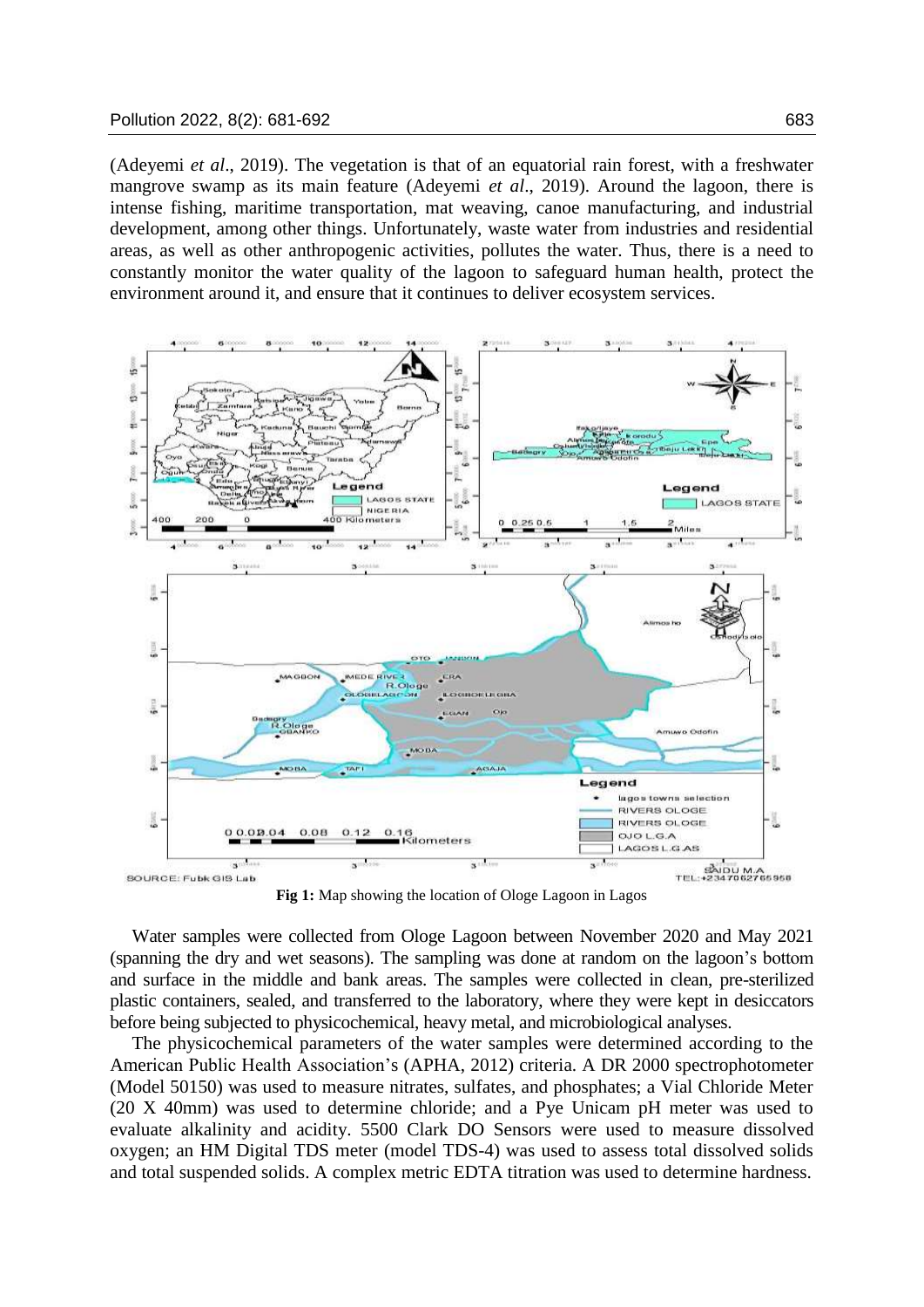The heavy metal content of the water samples was analyzed as conducted by Yahaya *et al*. (2012). The samples were digested by taking about 100 ml of each sample in a beaker and adding 5 ml of concentrated  $HNO<sub>3</sub>$ . The mixture was heated slowly until it evaporated to about 20 ml. The heating was continued with the addition of concentrated  $HNO<sub>3</sub>$  until a clear, light-colored solution was observed. The content was filtered into a 100-ml volumetric flask, allowed to cool, and then filled with distilled water to the mark. The concentrations of copper (Cu), lead (Pb), cadmium (Cd), chromium (Cr), nickel (Ni), magnesium (Mg), iron (Fe), and manganese (Mn) in the water samples were then determined using the UNICAM atomic absorption spectrophotometer (model: 969).

The microbial content of the samples were analyzed following the procedures of Yahaya *et al*. (2020). Bacterial loads were estimated by plating out and filtering 0.1 ml of each water sample on a nutrient agar plate and incubating it at 37 °C for 24 hours. The colonies that developed thereafter were counted with a colony counter. The coliform loads were quantified by filtering each sample on a Mac Conkey agar plate and incubating it at 37 °C for 24 hours. Fungal colonies were determined as described for bacteria, but an antibiotic was added to the nutrient to prevent bacterial growth.

The average daily oral exposure (*ADOE*) and average daily dermal exposure (*ADDE*) to the heavy metals in the water, as well as their hazard quotient (*HQ*), were used to compute the non-carcinogenic risk of the water samples. Equations 1, 2, and 3 were used to calculate these figures (USEPA, 2004).

$$
ADOE = \frac{CoH \times IR \times EF \times ED}{ABW \times AT} \tag{1}
$$

According to Yahaya *et al*. (2020), the full meaning and standard values of the variables in equation 1 are as follow: *CoH* is the concentration of heavy metals in water (mg/L), *IR* denotes the ingestion rate per unit time  $(L/day) = 2$ , *EF* means exposure frequency (days/year)  $= 365$ , *ED* stands for exposure duration (years)  $= 55$  (life expectancy of a resident Nigerian), *ABW* indicates average body weight (kg) = 65, and *AT* is the average time (*Ed* x *Ef*) = 20075.

$$
ADDE = \frac{COH \times SSA \times DPC \times ET \times EF \times ED}{ABW \times AT}
$$
 (2)

From eq. 2, *SSA* = 28,000, *DPC* = 0.0002 for Ni, 0.001 for Cd, Cu, Fe, and Mn, 0.002 for Cr, and 0.004 for Pb, where *SSA* stands for skin surface area (cm<sup>3</sup>) and *DPC* denotes dermal permeability constant (cm/h) (Yahaya *et al*., 2020).

$$
HQ = \frac{ADOE/ADDE}{RFD} \tag{3}
$$

In equation 3, *RFD* represents the oral/dermal reference dose (mg/L/day). According to Yahaya *et al.* (2020), *RFD* (oral and dermal) for Pb = 1.4, 0.42; Ni = 20, 5.40; Cd = 0.5, 0.005; Cr = 3.0, 0.015; Zn = 0.3, 0.3; Cu = 40, 12; Zn = 300, 60; As = 0.3, 0.8; Mn = 0.14, not found; Fe =  $0.700$ , - not found; Mg = not found, not found.

The carcinogenic risk (*CR*) of the heavy metals in the water was calculated using equation 4 (Wongsasuluk *et al.,* 2014).

$$
CR = ADOE \times CSF \tag{4}
$$

From equation 4, *CSF* is the cancer slop factor (mg/kg/day). According to Alsafran *et al.* (2021), the *CSF* for Pb is 0.009, Cr is 0.500, Cd is 6.100, and Ni is 1.700. The permissible limit for a single carcinogenic element is  $10^{-6}$ , while multi-elements is  $\langle 10^{-4}$  (Li *et al.*, 2017).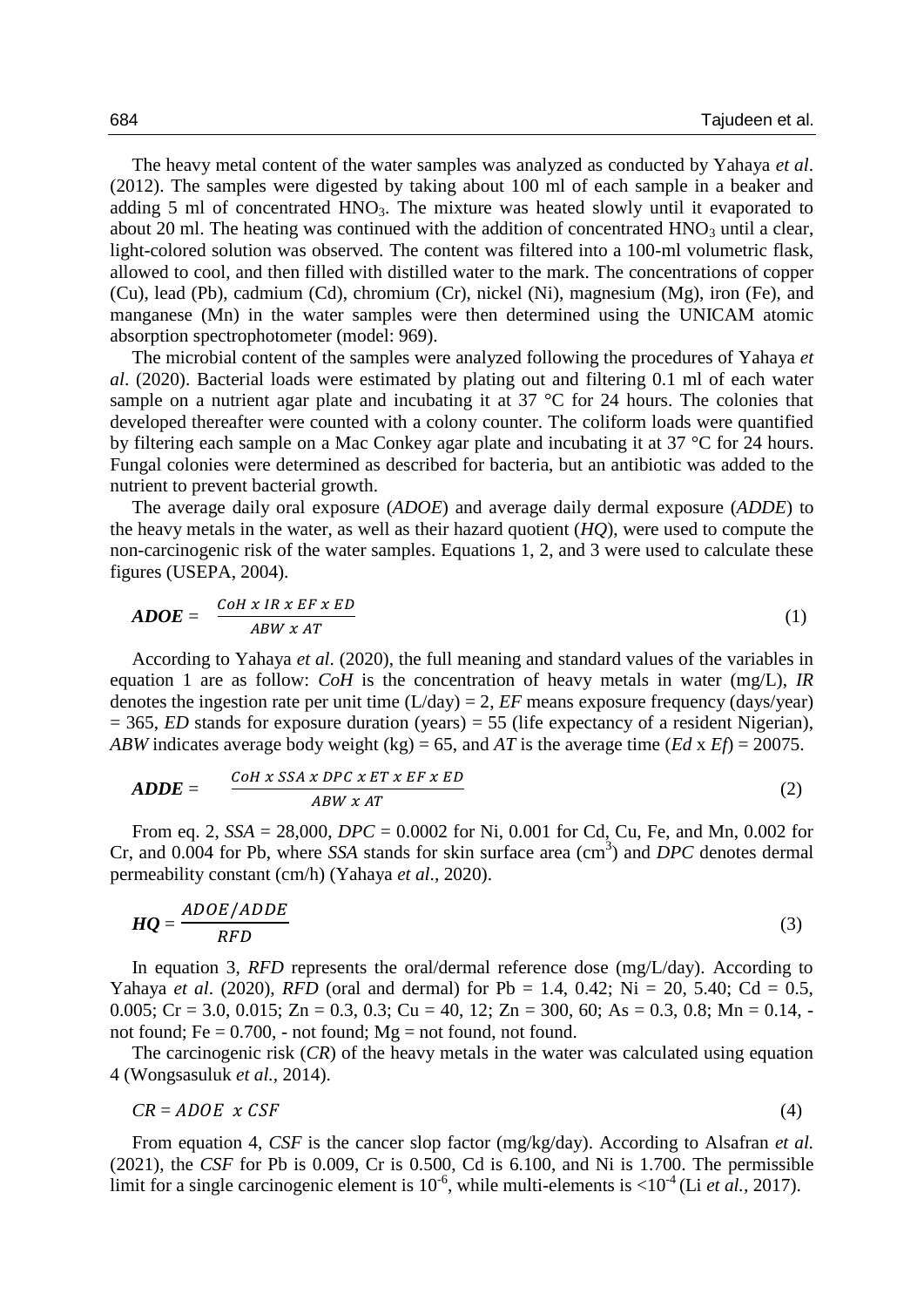All the reagents used in this study were made from high-grade chemicals. Each reagent's container was washed in a detergent solution and rinsed thoroughly with water and the reagent. To ensure the accuracy of the heavy metal analysis, the background contamination of the samples was examined. After five samples, blank samples were tested, and all results were reproduced three times. At the 95% confidence level, the values were confirmed to be reproducible. As a result, for further interpretations, the mean value of each heavy metal was employed. The precision and accuracy of the analyzed heavy metals were checked against standard reference materials for every heavy metal.

Data were compiled as mean  $\pm$  standard deviation (SD) using the Excel software. The Student's *t*-test was used to compare the differences between the test and control groups in which  $P \le 0.05$  was considered a significant difference.

#### **RESULTS AND DISCUSSION**

The physicochemical properties of the water samples collected from Ologe Lagoon in Lagos are shown in Table 1. With the exception of phosphate and temperature, the values of all of the properties tested were within the World Health Organization's (WHO) acceptable levels. This result suggests that the water could cause environmental and health risks due to high temperatures and phosphate toxicity. In humans, high phosphate levels can induce digestive disorders (Kumar and Puri, 2012). In the aquatic environment, phosphate overloads can cause algal blooms that block sunlight from reaching photosynthetic plants, resulting in stunted growth or death (Yahaya *et al*., 2021). It may also reduce the amount of dissolved oxygen in the water, suffocating aquatic fauna. High temperatures increase the rate of chemical reactions, which affects biological activity, ultimately resulting in a decreased species population (Jain *et al*., 2013). Moreover, high temperatures increase the toxicity of some compounds in water. The current findings are consistent with those of Jimoh *et al*. (2019) and Bassey *et al*. (2019), who detected normal levels of the majority of physicochemical parameters in Ologe Lagoon water samples. However, the findings contrast with those of Yakub *et al*. (2018) and Okunade *et al*. (2021), who both found abnormal levels of the majority of physicochemical parameters in water samples from Ologe Lagoon.

| <b>Parameter</b>          | Concentration (mg/L)                                                                                           |                               | Limit (WHO, 2017) |
|---------------------------|----------------------------------------------------------------------------------------------------------------|-------------------------------|-------------------|
|                           | Dry season                                                                                                     |                               | Wet season        |
| Temperature $(^{\circ}C)$ | $30.60 \pm 1.10^a$                                                                                             | $29.50 \pm 2.10^a$            | $\leq$ 25         |
| Ca                        | $160.32 \pm 10.20^a$                                                                                           | $159.88 \pm 9.50^a$           | $\leq 200$        |
| Chloride                  | $70.90 \pm 3.90^a$                                                                                             | $70.22 \pm 4.11$ <sup>a</sup> | $\leq$ 250        |
| <b>Nitrates</b>           | $5.79 \pm 0.41$ <sup>a</sup>                                                                                   | $5.03 \pm 0.27$ <sup>a</sup>  | $\leq 50$         |
| Phosphate                 | $20.04 \pm 2.22^a$                                                                                             | $20.02 \pm 1.95^a$            | $\leq 0.1$        |
| Sulphate                  | $25.46 \pm 3.77$ <sup>a</sup>                                                                                  | $24.60 \pm 2.46^a$            | $\leq 750$        |
| <b>BOD</b>                | $6.50 \pm 1.00^a$                                                                                              | $6.30 \pm 2.00^a$             | $\geq 1.0$        |
| Acidity                   | $60.00 \pm 2.00^a$                                                                                             | $60.07 \pm 2.00^a$            | $\leq 200$        |
| Alkalinity                | $40.00 \pm 8.660^{\circ}$                                                                                      | $39.71 \pm 8.66^a$            | $\leq 200$        |
| <b>TDS</b>                | $214.00\pm4.76^a$                                                                                              | $212.88 \pm 4.50^a$           | $\leq 1000$       |
| <b>TSS</b>                | $20.05 \pm 0.58$ <sup>a</sup>                                                                                  | $20.01 \pm 0.51$ <sup>a</sup> | $\leq 500$        |
|                           | Values were expressed as mean $\pm$ SD; Values in the same row and with the same superscript are not           |                               |                   |
|                           | significantly different at $p \ge 0.05$ (Student's-t-test): WHO = World Health Organization: BOD = Biochemical |                               |                   |

**Table 1:** Physiochemical properties of the water samples obtained from Ologe Lagoon, Lagos

significantly different at p ≥ 0.05 (Student's-*t*-test); WHO = World Health Organization; BOD = Biochemical Oxygen Demand; TDS = Total Dissolved Solids; TSS = Total Suspended Solids.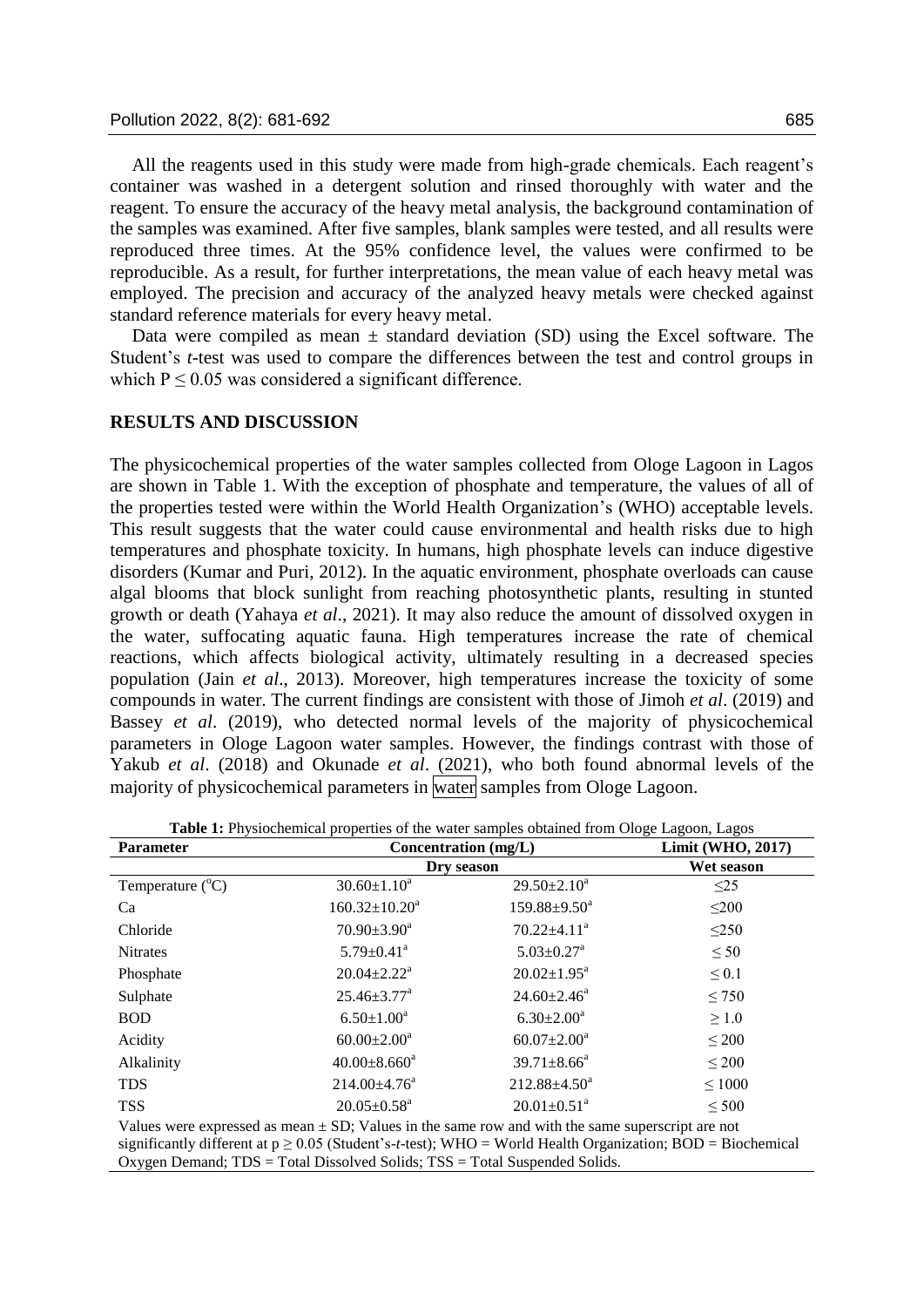Table 2 reveals the levels of Mg, Fe, Cd, Cr, Pb, Ni, Mn, and Cu in the water samples. Fe, Cd, Cr, Ni, Mn, and Cu were detected above the permissible limits, but not so for Pb. This result implies that the lagoon's ecosystem services may pose health and environmental risks. Hemochromatosis and tissue damage can be caused by too much Fe (Arko *et al*., 2019). Cu poisoning can lead to gastrointestinal problems and liver damage (Taylor *et al*., 2020). Chronic Cd exposure causes renal tubular injury (Chen *et al*., 2006). Multi-organ damage and dopaminergic dysfunction are linked to Mn poisoning (O'Neal and Zheng, 2015). Chronic Ni exposure can lead to heart and kidney problems, as well as lung and nasal cancer (Genchi *et al.,* 2020). Hexavalent (VI) chromium is an established carcinogen that generates reactive oxygen species that damage DNA (Tripathi *et al*., 2018). According to Nickens *et al*. (2010), Fang *et al*. (2014), and Wang *et al*. (2017), Cr (III) complexes cannot easily pass through cell membranes, but they can accumulate around cells to cause cell-surface morphological changes, cell-membrane lipid injuries via disruption of cellular functions and integrity, and finally DNA damage.

| <b>Heavy</b> metal | Table 2: Levels of heavy metals in the water samples obtained from Ologe Lagoon, Lagos<br>Concentration (mg/L) | Recommended                   |             |
|--------------------|----------------------------------------------------------------------------------------------------------------|-------------------------------|-------------|
|                    | Dry season                                                                                                     | Wet season                    | (WHO, 2017) |
| Mg                 | $58.24 \pm 3.40^a$                                                                                             | $57.87 \pm 3.21$ <sup>a</sup> | 150.0       |
| Fe                 | $2.25 \pm 0.03^a$                                                                                              | $2.13 \pm 0.04^a$             | 0.10        |
| C <sub>d</sub>     | $32.041 \pm 4.21$ <sup>a</sup>                                                                                 | $32.01 \pm 3.97$ <sup>a</sup> | 0.003       |
| Cr                 | $30.02 \pm 3.11^a$                                                                                             | $30.05 \pm 4.00^a$            | 0.05        |
| Pb                 | <b>BDL</b>                                                                                                     | <b>BDL</b>                    | 0.01        |
| Ni                 | $43.79 \pm 2.07^{\mathrm{a}}$                                                                                  | $42.25 \pm 2.10^a$            | 0.02        |
| Mn                 | $7.05 \pm 0.05^{\text{a}}$                                                                                     | $6.90 \pm 0.05^{\text{a}}$    | 0.05        |
| Cu                 | $10.12 \pm 0.00^a$                                                                                             | $10.21 \pm 0.01^a$            | 0.05        |

Values were expressed as mean  $\pm$  SD; Values in the same row and with the same superscript are not significantly different at p > 0.05 (student-*t*-test); BDL = Below Detection Limit; WHO = World Health Organization

**Table 3:** Average daily oral exposure and average daily dermal exposure to heavy metals in the water samples obtained from Ologe Lagoon, Lagos

|                                       | Exposure route (mg/day/person) |               |                                          |
|---------------------------------------|--------------------------------|---------------|------------------------------------------|
| <b>Heavy</b> metal                    | Oral                           | <b>Dermal</b> | <i>RDI</i> (Atique <i>et al.</i> , 2017) |
| Mg                                    | -                              | ۰             | ۰                                        |
| Fe                                    | 0.07                           | 0.58          | 10.0                                     |
| C <sub>d</sub>                        | 0.98                           | 1.38          | 0.06                                     |
| Cr                                    | 0.92                           | 2.59          | 0.20                                     |
| Pb                                    |                                | ۰             | 0.21                                     |
| Ni                                    | 1.35                           | 0.38          | 0.500                                    |
| Mn                                    | 0.22                           | 0.22          |                                          |
| Cu                                    | 0.31                           | 0.44          | 0.900                                    |
| <i>RDI</i> = recommended daily intake |                                |               |                                          |

The aforementioned health hazards are confirmed in Table 3, which shows that human oral and dermal exposure to Ni, Cr, and Cd were beyond the recommended limit  $(> 1)$ . Furthermore, the hazard quotient (*HQ*) of oral exposure to Cd and Mn as well as dermal exposure to Cr and Cd were beyond the recommended limit (Table 4). The carcinogenic risks (*CR*) of Cd, Cr, and Ni were also greater than the acceptable limit (Table 4). The results of the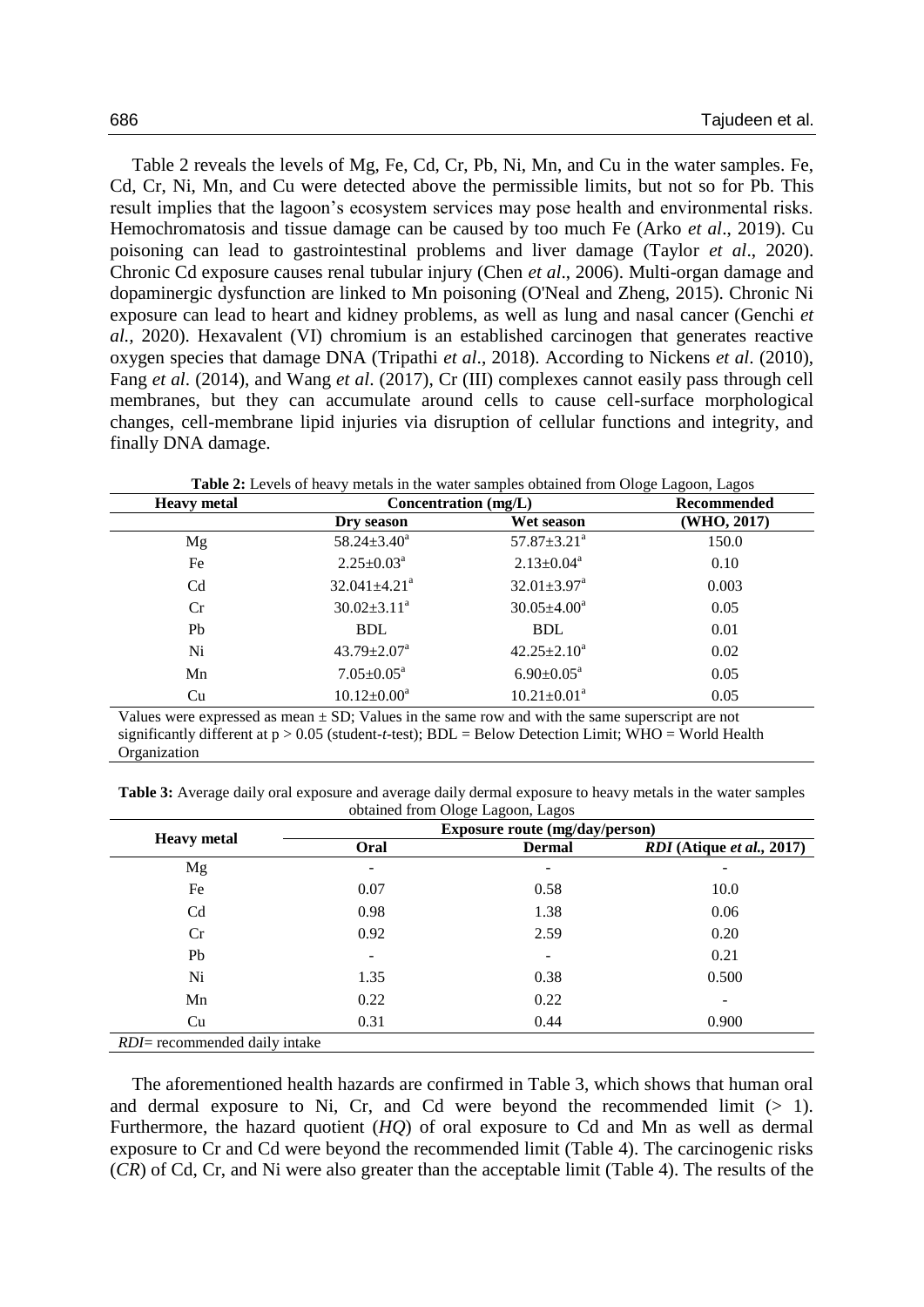current study are consistent with those of Adeyemi *et al*. (2019), Okunade *et al.* (2021), and Uaboi *et al.* (2010), all of whom detected abnormal levels of some heavy metals in water samples obtained from Ologe Lagoon.

| <b>Heavy metal</b> | Lagoon, Lagos<br><b>Hazard</b> quotient |                          | <b>Cancer risk</b> |
|--------------------|-----------------------------------------|--------------------------|--------------------|
|                    | Oral                                    |                          | <b>Dermal</b>      |
| Mg                 | $\overline{\phantom{0}}$                | $\overline{\phantom{a}}$ |                    |
| Fe                 |                                         | $\overline{\phantom{a}}$ |                    |
| C <sub>d</sub>     | 1.97                                    | 1.66                     | 5.97               |
| Cr                 | 0.31                                    | 1.03                     | 0.46               |
| Pb                 |                                         | $\overline{\phantom{a}}$ |                    |
| Ni                 | 0.067                                   | 0.42                     | 2.29               |
| Mn                 | 1.57                                    | $\overline{\phantom{a}}$ |                    |
| Cu                 | 0.009                                   | 0.22                     |                    |
| Permissible limits | $\leq$ 1                                | $\leq 1$                 | $\leq 10^{-6}$     |

**Table 4:** Hazard quotient and carcinogenic risk of heavy metals in the water samples obtained from Ologe Lagoon, Lagos

Table 5 reveals the levels of bacteria, coliform, and fungi in the water samples. The total bacteria were detected at levels above the WHO permissible ranges, while fungi and coliform were not detected. Bacteria can cause gastrointestinal diseases, such as diarrhea and cholera, as well as fever in people who drink contaminated water (Pramod *et al*., 2014). The bacterial proliferation could have been triggered by high phosphate levels in the water (Singh, 2013). It could have also been triggered by an iron overload in the water (Sawyerr *et al*., 2017). Obi *et al*. (2016) found predominantly bacterial species in soil sediments from the Ologe Lagoon, which is consistent with the findings of the current study. According to Obi and colleagues, there were marine oil spills in the lagoon and the bacteria species found were resistant to degradation by high hydrocarbon concentrations in the water. This shows that the nondetection of coliform and fungal populations in this study despite feaces and sewage overflow might be because of their inability to tolerate hydrocarbon degradation. Furthermore, the lagoon's water is acidic (Table 1), and according to Wahyuni (2015), many coliform species grow poorly in acidic mediums. Many fungal species are sensitive to temperature and grow well between 15 °C and 25 °C as opposed to the 29 °C (wet season) and 30 °C (dry season) of the lagoon under study (Novak Babič *et al*., 2017). Agwu and Oluwagunke (2014), on the other hand, identified several coliform species across sampling points in the Ologe Lagoon, although the microbial counts were significantly lower than those of another lagoon assessed in the study.

**Table 5:** Levels of microorganisms in the water samples obtained from Ologe Lagoon, Lagos

| <b>Microorganism</b>                                                                                                                                                                                          | Level $(CFU/mL)$          |                           | Limit (WHO, 2008) |
|---------------------------------------------------------------------------------------------------------------------------------------------------------------------------------------------------------------|---------------------------|---------------------------|-------------------|
|                                                                                                                                                                                                               | <b>Dry Season</b>         |                           | <b>Wet Season</b> |
| Total bacterial                                                                                                                                                                                               | $400000 \pm 1000^{\circ}$ | $900000 \pm 2000^{\circ}$ | $\leq 100$        |
| Total coliform                                                                                                                                                                                                | ND.                       | ND                        |                   |
| Total fungi/yeast                                                                                                                                                                                             | ND.                       | ND                        |                   |
| Values were expressed as mean $\pm$ SD; ND= not detected; Values in the same row with different superscripts<br>are significantly different at $P \le 0.05$ (student-t-test); WHO = World Health Organization |                           |                           |                   |

There were no significant differences ( $p \ge 0.05$ ) between the dry and wet seasons with regards to the physicochemical parameters and heavy metal concentrations of Ologe Lagoon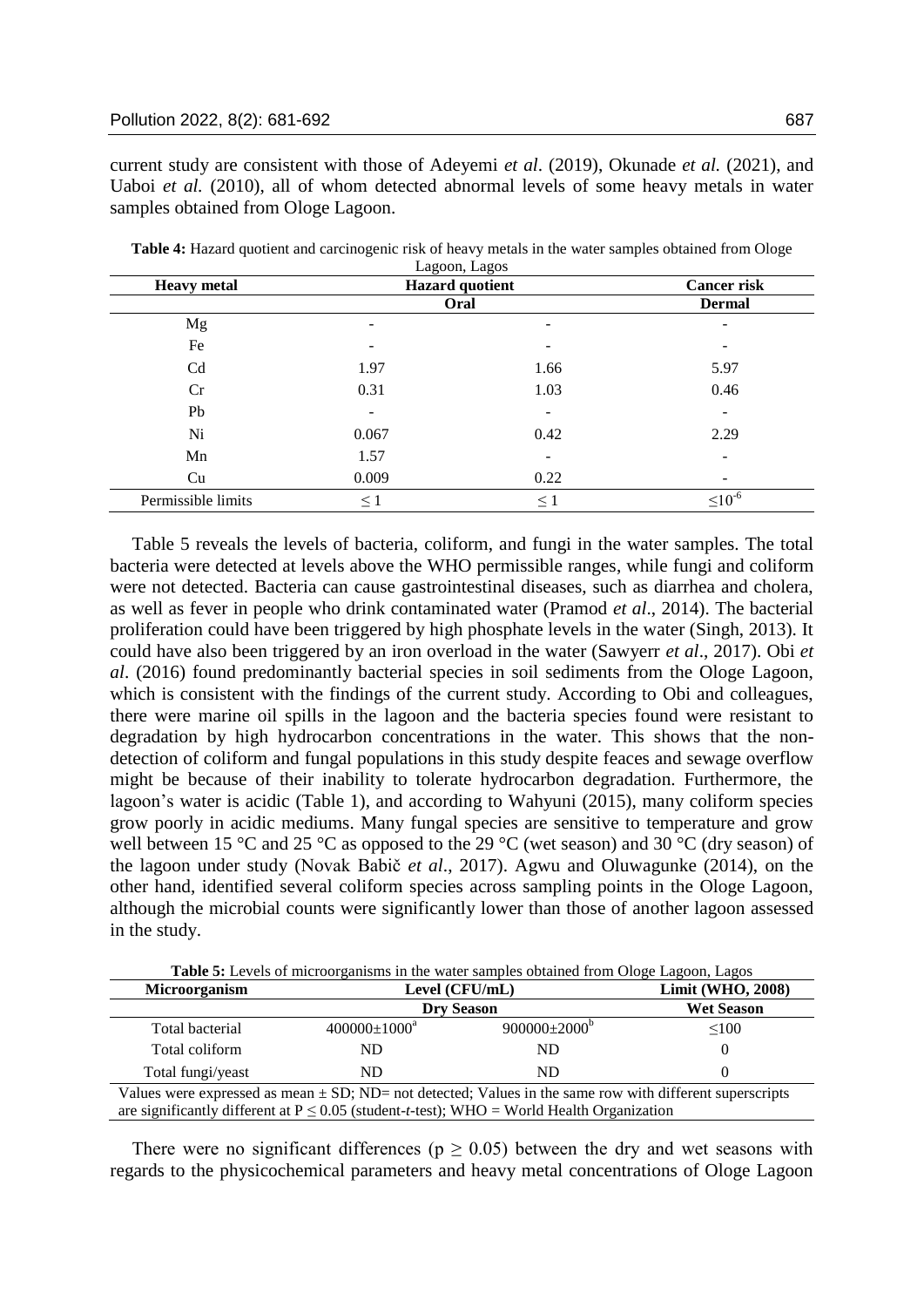(Tables 1 and 2). However, bacterial populations in the water samples during the wet season were significantly (p ≤ 0.05) higher than those in the dry season (Table 5). Okunade *et al*. (2021) did not find seasonal variations in the physicochemical properties and heavy metal concentrations of Ologe Lagoon. In contrast, Kumolu-Johnson and Ndimele (2012) and Yahaya *et al*. (2021) reported seasonal concentration variations in some heavy metals and physicochemical parameters of Ologe and Lagos Lagoon water, respectively. Furthermore, Akoachere *et al*. (2008) and Islam *et al*. (2017) reported higher concentrations of total bacteria in lagoon and river water during the rainy season than during the dry season. This may be due to higher organic matter and bacterial-laden runoffs into lagoons during the wet season than during the dry season (Islam *et al*., 2017).

## **CONCLUSION**

The findings revealed that the Ologe Lagoon's water is contaminated with bacterial species, implying that it can induce or spread bacterial diseases. Heavy metals, such as Fe, Cd, Cr, Ni, Mn, and Cu, are also present in the lagoon water. This suggests that the lagoon water may induce heavy metal toxicities, especially those related to Ni, Cr, Mn, and Cd because their daily human exposure, hazard quotient, and carcinogenic risk exceeded the recommended limit. Overall, the findings show that the Ologe Lagoon water is unsafe for the lagoon's ecosystem functions.

Based on the findings of the study, the following are recommended:

- Companies that discharge wastewater into the lagoon should be compelled to treat wastewater before being discharged.
- Residents should consider water treatment before use.
- There is a need for public enlightenment among people residing around Ologe Lagoon regarding the health consequences of using contaminated water from the lagoon.
- Efficient waste management and environmental sanitation should be put in place around Ologe Lagoon.
- Similar studies like the current study should be carried out periodically around Ologe Lagoon.

## **GRANT SUPPORT DETAILS**

The present research did not receive any financial support.

## **CONFLICT OF INTEREST**

The authors declare that there is not any conflict of interests regarding the publication of this manuscript. In addition, the ethical issues, including plagiarism, informed consent, misconduct, data fabrication and/ or falsification, double publication and/or submission, and redundancy has been completely observed by the authors.

## **LIFE SCIENCE REPORTING**

No life science threat was practiced in this research.

## **REFERENCES**

Aderinola, O.J., Mekuleyi, G.O. and Whenu, O.O. (2018). Total and Polyaromatic Hydrocarbons in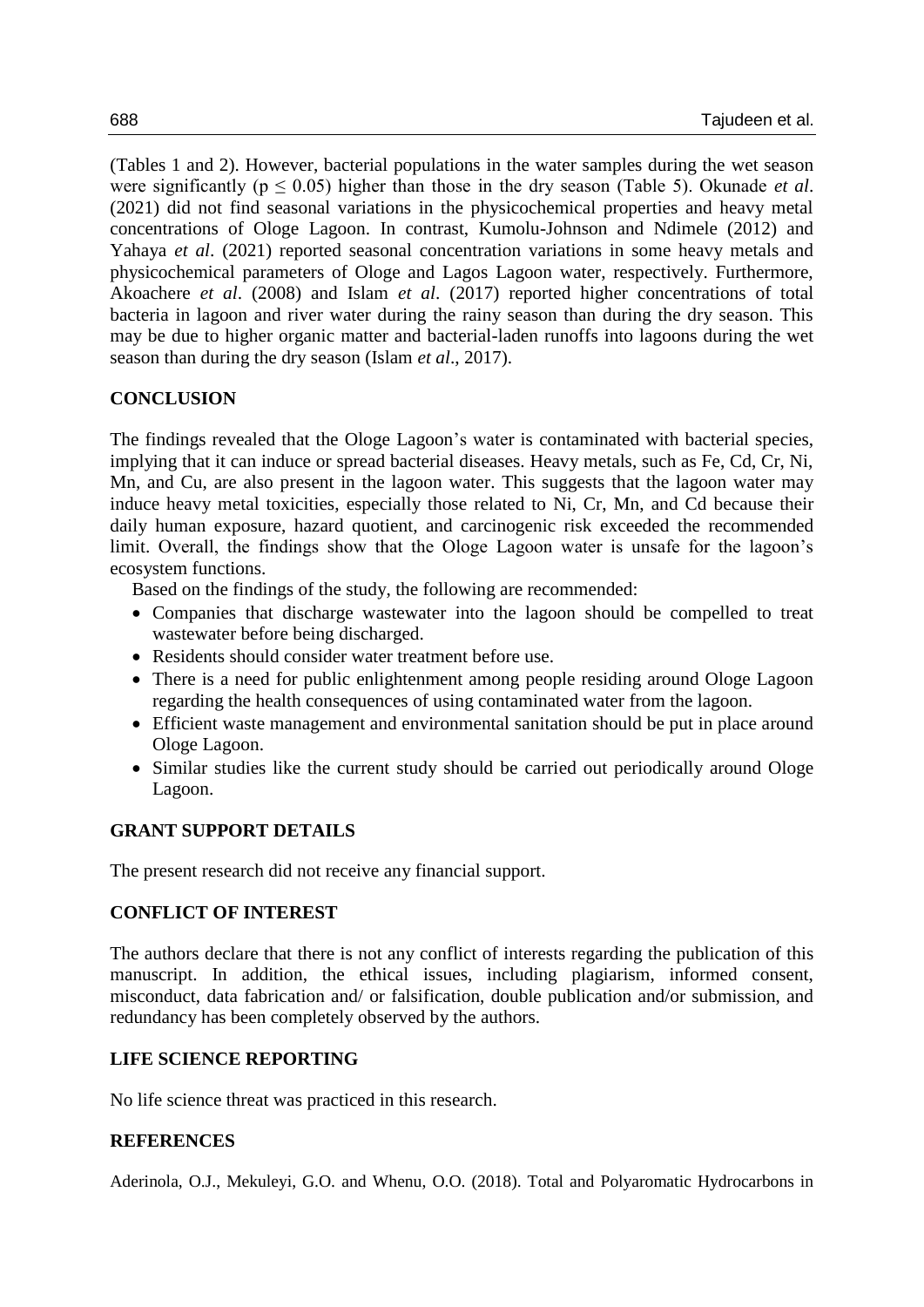Water, Sediment, Fin and Shellfishes from Badagry Creek and Ologe Lagoon, Lagos, Nigeria. *Journal of Applied Sciences and Environmental Management*, **22** (5): 675– 680. DOI: https://dx.doi.org/10.4314/jasem.v22i5.10.

- Adeyemi, M., Olusola, J., Akpobasah, O., Adidi, N. and Shelle, R. (2019). Assessment of Heavy Metals Pollution in Sediments from Ologe Lagoon, Agbara, Lagos, Nigeria. *Journal of Geoscience and Environment Protection*, **7**: 61-73. Doi: 10.4236/gep.2019.77006.
- Agwu, O. and Oluwagunke, T. (2014). Occurrence of Coliforms and water borne pathogens in two coastal waters in Lagos, Nigeria. *Nature and Science*, **12**(7): 21-25. http://www.sciencepub.net/nature/ns1207/004\_24801ns120714\_21\_25.pdf.
- Akoachere, J.F., Oben, P.M., Mbivnjo, B. S., Ndip, L.M., Nkwelang, G. and Ndip, R.N. (2008). Bacterial indicators of pollution of the Douala lagoon, Cameroon: public health implications. *African health sciences*, **8**(2):85–89. https://africanhealthsciences.org/2017/10/19/bacterialindicators-of-pollution-of-the-douala-lagoon/.
- Alsafran, M., Usman, K., Rizwan, M., Ahmed, T. and Al Jabri, H. (2021). The Carcinogenic and Non-Carcinogenic Health Risks of Metal(oid)s Bioaccumulation in Leafy Vegetables: A Consumption Advisory. *Frontiers in Environmental Sciences,* **9**: 742269. Doi: 10.3389/fenvs.2021.742269.
- Anthony, A., Atwood, J., August, P., Byron, C., Cobb, S., Foster, C., Fry, C., Gold, A., Hagos, A., Heffner, L., Kellogg, D.Q., Lellis-Dibble, K., Opaluch, J.J., Oviatt, C., Pfeiffer-Herbert, A., Rohr, N., Smith, L., Smythe, T., Swift, J. and Vinhateiro, N. (2009). Coastal lagoons and climate change: ecological and socialramifications in U.S. Atlantic and Gulf coast ecosystems. *Ecology and Society*, **14**(1): 8. URL:http://www.ecologyandsociety.org/vol14/iss1/art8/.
- APHA (American Public Health Association) (2012). Standard Methods for the Examination of Water and Wastewater, 22<sup>nd</sup> edition, American Public Health Association, Washington, DC. Available from https://www.wef.org/resources/publications/books/StandardMethods/ (Accessed Dec 24, 2021).
- Arko, W.E., Hodgson, I.O.A. and Nyame, F.K. (2019). Assessment of Drinking Water Quality in the Dangbe West District of the Greater- Accra region, Ghana. *African Journal of Environmental Science and Technology*, **13** (5): 181-190. https://doi.org/10.5897/AJEST2019.2653.
- Atique Ullah, A.K.M., Maksud, M.A., Khan, S.R., Lutfa, L.N. and Quraishi, S.B. (2017). Dietary intake of heavy metals from eight highly consumed species of cultured fish and possible human health risk implications in Bangladesh. *Toxicology Rep*ort, **4**: 574–9. https://doi.org/10.1016/j.toxrep.2017.10.002.
- Bassey, O.B., Chukwu, L.O. and Alimba, G.C. (2019). Cytogenetics of Chrysichthys nigrodigitatus as Bioindicator of Environmental Pollution from Two Polluted Lagoons, South-Western Nigeria. *Journal of Genetic and Genome Research*, **6**:047. Doi.org/10.23937/2378-3648/1410047.
- Chen, L., Lei, L., Jin, T., Nordberg, M. and Nordberg, G.F. (2006). Plasma metallothionein antibody, urinary cadmium, and renal dysfunction in a Chinese type 2 diabetic population. *Diabetes Care*, **29** (12):2682–2687. DOI: 10.2337/dc06-1003.
- Davies-Vollum, K.S., Zhang, Z. and Agyekumhene, A. (2019). Impacts of lagoon opening and implications for coastal management: case study from Muni-Pomadze lagoon, Ghana. *Journal of Coastal Conservation,* **23:** 293–301. https://doi.org/10.1007/s11852-018-0658-1.
- Edwin, C.O., Oluwatosin, M., Owodeinde, F.G., Adeboyejo, A.O., Jimoh, A., Akintola, S.L. and Aderinola, O.J. (2008). The dynamics of Desmidacean populations in Ologe lagoon, Lagos, Nigeria. *Journal of Cell and Animal Biology*, **2** (2):021-030. https://academicjournals.org/journal/JCAB/article-full-text-pdf/8FE011312025.
- El Mahrad, B., Abalansa, S., Newton, A., Icely, J.D., Snoussi, M. and Kacimi, I. (2020). Social-Environmental Analysis for the Management of Coastal Lagoons in North Africa. *Frontier in Environmental Science,* **8**:37. Doi: 10.3389/fenvs.2020.00037.
- Fang, Z., Zhao, M., Zhen, H., Chen, L., Shi, P. and Huang, Z. (2014). Genotoxicity of Tri- and Hexavalent Chromium Compounds *In Vivo* and Their Modes of Action on DNA Damage *In Vitro*. *PLoS ONE* **9**(8): e103194. https://doi.org/10.1371/journal.pone.0103194.
- Femi, O.G., Owonire, L.M. and Efe, U.R. (2021). Evaluation of Water Quality and Heavy Metal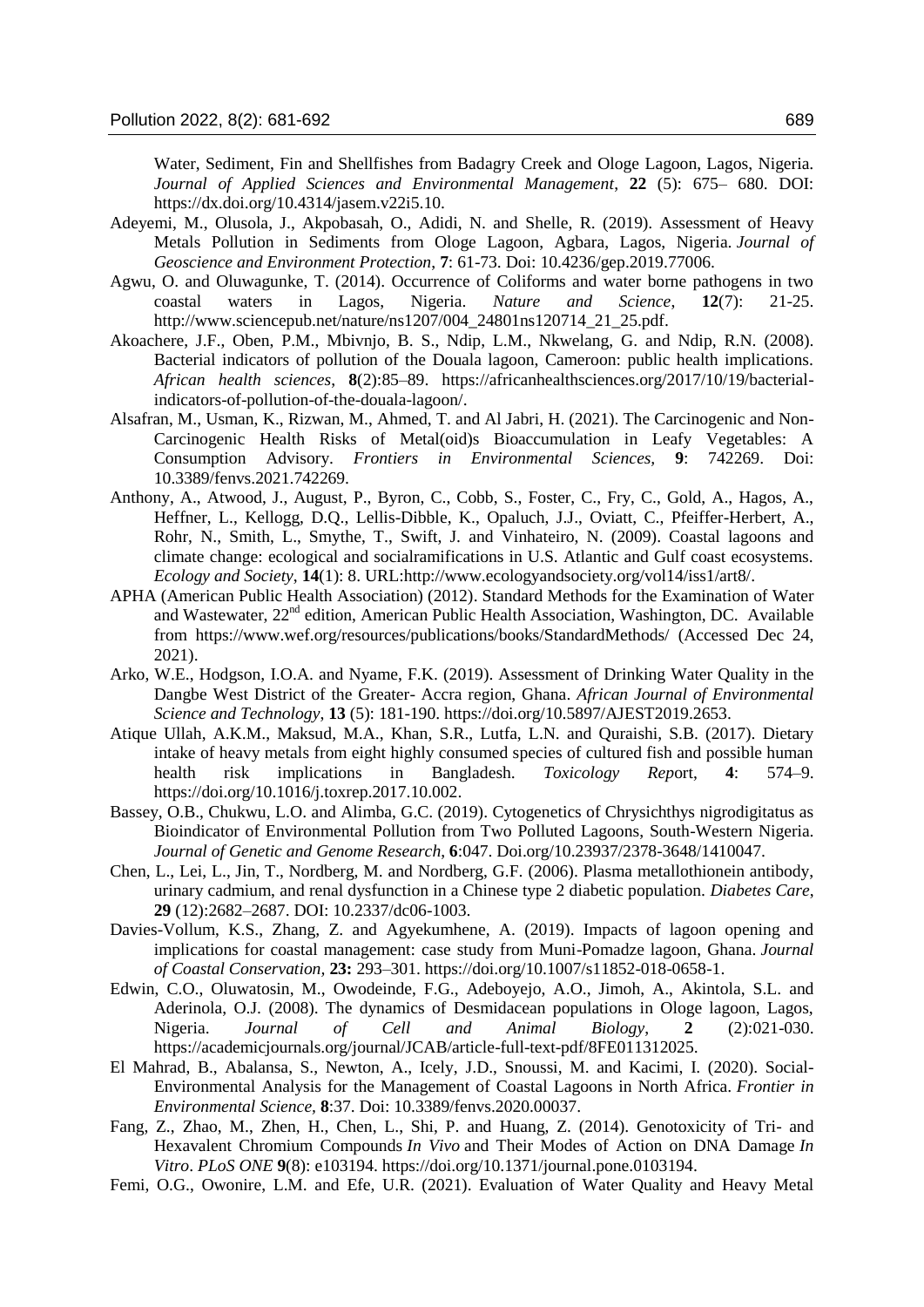Concentration across Two Connecting Tropical Lagoons in Lagos, Nigeria. *Journal of Biological Research & Biotechnology*, **19** (1): 1202-1209. https://dx.doi.org/10.4314/br.v19i1.1.

- Genchi, G., Carocci, A., Lauria, G., Sinicropi, M.S. and Catalano, A. (2020). Nickel: Human health and environmental toxicology. *International Journal of Environmental Research and Public Health*, **17** (3): 679. Doi: 10.3390/ijerph17030679.
- Gianello, D., Ávila-Hernández, E. and Aguer, I. (2019): Water quality assessment of a temperate urban lagoon using physico-chemical and biological indicators. *SN Applied Sciences* **1:** 470. https://doi.org/10.1007/s42452-019-0469-5.
- Islam, M.M.M., Hofstra, N. and Islam, M.A. (2017). The Impact of Environmental Variables on Faecal Indicator Bacteria in the Betna River Basin, Bangladesh. *Environmental Processes* **4:**  319–332. https://doi.org/10.1007/s40710-017-0239-6.
- Jain, S., Sharma, G. and Mathur, Y.P. (2013). Effects of temperature variations on fish in lakes. *International Journal of Engineering Research & Technology*, **2** (10): 2516-2523. https://www.ijert.org/research/effects-of-temperature-variations-on-fish-in-lakes-IJERTV2IS100744.pdf.
- Jimoh, A.A., Clarke, E.O. and Godwin, A.O. (2019). Seasonal and spatial variations in physicochemical parameters of water and proximate composition of Macrobrachium macrobrachion from Ologe lagoon and Badagry creek, Lagos, Nigeria. *Global Journal of Fisheries Science*, **1**(3): 32-40. https://doi.org/10.31248/GJFS2019.012.
- Kinuthia, G.K., Ngure, V. and Beti, D. (2020). Levels of heavy metals in wastewater and soil samples from open drainage channels in Nairobi, Kenya: community health implication. *Scientific Report* **10:** 8434. https://doi.org/10.1038/s41598-020-65359-5.
- Kumar, M. and Puri, A. (2012). A review of permissible limits of drinking water. *Indian Journal of Occupational and Environmental Medicine*, **16** (1):40–44. https://doi.org/10.4103/0019-5278.99696.
- Kumolu-Johnson, C.A. and Ndimele, P.E. (2012). Some Aspects of the Limnology and Heavy Metal Content of Water, Sediment and *Oreochromis niloticus* (Linnaeus, 1758) from Ologe Lagoon, Lagos, Nigeria. *Research Journal of Environmental Toxicology,* **6***:* 210-221*.* **DOI:** 10.3923/rjet.2012.210.221.
- Li, F., Qiu, Z., Zhang, J., Liu, C., Cai, Y. and Xiao, M. (2017). Spatial distribution and fuzzy health risk assessment of trace elements in surface water from Honghu Lake. *International Journal Environmental Research and Public Health*, **14** (9): 1011. Doi: 10.3390/ijerph14091011.
- Moruf, R.O. and Durojaiye, A.F. (2020). Health risk appraisal of selected heavy metals in edible aquatic molluscs of Lagos, Nigeria. Federal University Dutsinma. *Journal of Agriculture & Agricultural Technology*, **6** (1): 42-48.
- Novak Babič, M., Gunde-Cimerman, N., Vargha, M., Tischner, Z., Magyar, D., Veríssimo, C., Sabino, R., Viegas, C., Meyer, W. and Brandão, J. (2017). Fungal Contaminants in Drinking Water Regulation? A Tale of Ecology, Exposure, Purification and Clinical Relevance. *International Journal of Environmental Research and Public Health*, **14** (6): 636. https://doi.org/10.3390/ijerph14060636.
- Ndimele, P.E. (2019). Integrating Indigenous Knowledge in the Communication of Ecosystem Services of Lagos Lagoon Complex to its Local Dependents. *Limnology and Oceanography*, **28** (1): 19-20. https://doi.org/10.1002/lob.10302.
- Nickens, K. P., Patierno, S. R. and Ceryak, S. (2010). Chromium genotoxicity: A double-edged sword. *Chemico-biological Interactions*, **188** (2): 276–288. https://doi.org/10.1016/j.cbi.2010.04.018.
- Obi, C.C., Adebusoye, S.A., Ugoji, E.O., Ilori, M.O., Amund, O.O. and Hickey, W.J. (2016) Microbial Communities in Sediments of Lagos Lagoon, Nigeria: Elucidation of Community Structure and Potential Impacts of Contamination by Municipal and Industrial Wastes. *Frontiers in Microbiology,* **7**:1213. doi: 10.3389/fmicb.2016.01213
- Okunade, G. F., Lawal, M. O. and Uwadiae, R. E. (2021) Evaluation of Water Quality and Heavy Metal Concentration across Two Connecting Tropical Lagoons in Lagos, Nigeria. *Journal of Biological Research and Biotechnology*, **19** (1):1202-1209. https://dx.doi.org/10.4314/br.v19i1.1.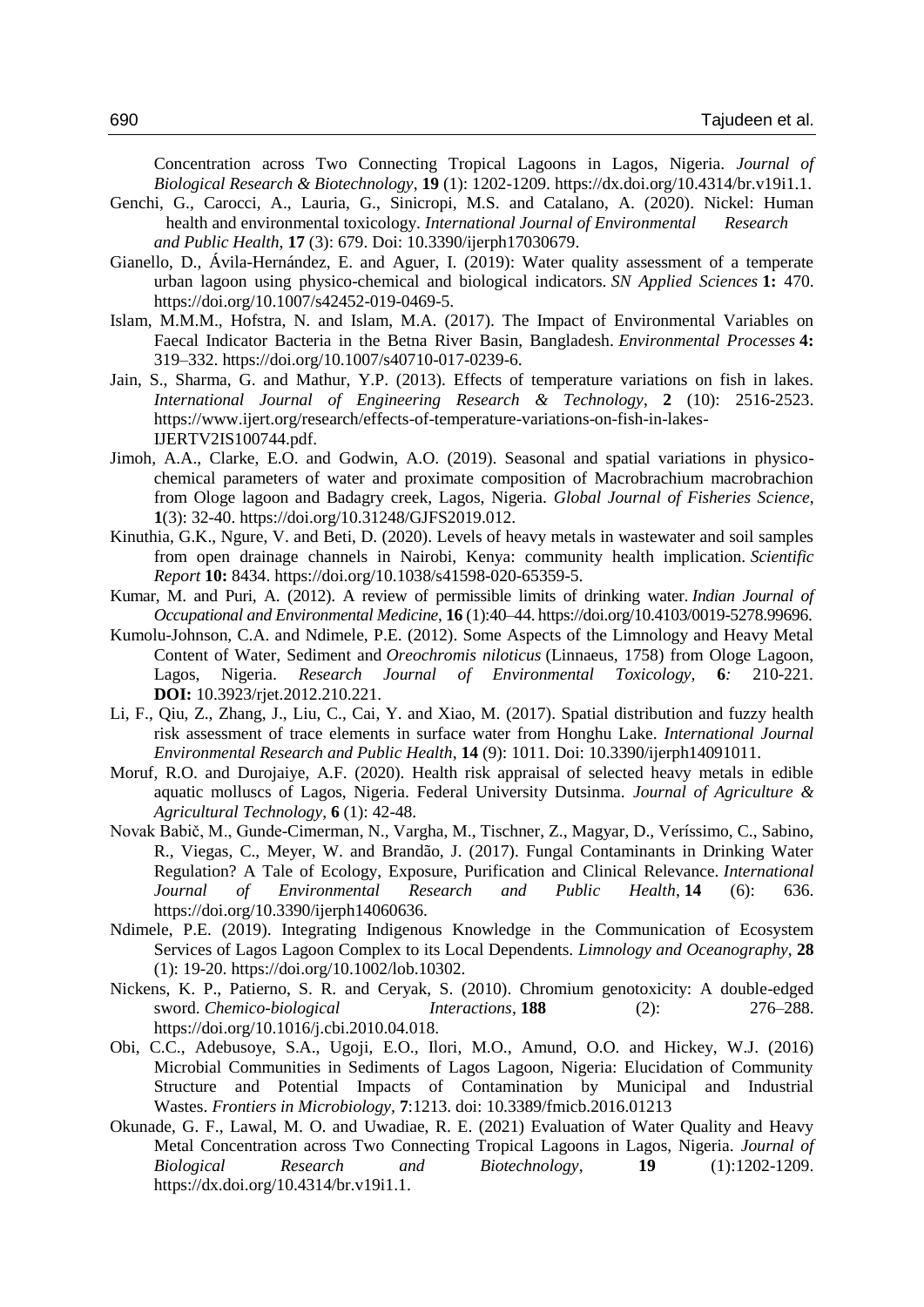- O'Neal, S.L. and Zheng, W. (2015). Manganese Toxicity Upon Overexposure: a Decade in Review. *Current Environmental Health Reports*, **2** (3):315–328. https://doi.org/10.1007/s40572- 015-0056-x.
- Pramod, K., Pandey, P., Kass, H., Michelle, L., Soupir, S.B. and Singh, V.P. (2014). Contamination of water resources by pathogenic bacteria. *AMB Express*, **4**:51. http://www.ambexpress.com/content/4/1/51.
- Sawyerr, H.O., Adeolu, A.T., Afolabi, A.S., Salami, O.O. and Badmos, B.K. (2017). Impact of Dumpsites on the Quality of Soil and Groundwater in Satellite Towns of the Federal Capital Territory, Abuja, Nigeria. *Journal of Health and Pollution*; **7**(14): 15–22. https://doi.org/10.5696/2156-9614-7.14.15.
- Singh, A. S. (2013). Nitrate and phosphate contamination in water and possible remedial measures. In book: Environmental Problems and Plant Edition: Ist Chapter: Chapter Publisher: Springer Verlag GmbH Heidelberg, Germany Editors: Dwivedi, N. Pp. 44-56.
- Soller, J.A, Bartrand, T., Ashbolt, N.J., Ravenscroft, J. and Wade, T.J. (2010). Estimating the primary etiologic agents in recreational freshwaters impacted by human sources of faecal contamination. *Water Research*, **44**(16): 4736–47. DOI: 10.1016/j.watres.2010.07.064.
- Taylor, A., Joyce, S., Michael, R.G., Margaret, E.M., William, L.G., William, J.A. and Charles, A.M. (2020). Implications for Setting Regulatory Health Criteria for Ingested Copper. *Environmental Management*, **65**: 131–159. https://doi.org/10.1007/s00267-019-01234.
- Tripathi, M., Upadhyay, S.K., Kaur, M. and Kaur, K. (2018). Toxicity Concerns of Hexavalent Chromium from Tannery Waste. *Journal of Biotechnology and Bioengineering*, **2** (2): 40- 44.https://www.sryahwapublications.com/journal-of-biotechnology-and-bioengineering/pdf/v2 i2/7.pdf.
- Uaboi, P.O., Egbenni, P.N., Okolie, O.M. and Teniola, O. (2010). Studies on the occurrence and distribution of heavy metals in sediments in Lagos Lagoon and their effects on benthic microbial population. *African Journal of Environmental Science and Technology*, **4** (6): 343- 351. DOI: 10.5897/AJEST09.139.
- United States Environmental Protection Agency (USEPA) (2004). Risk assessment guidance for superfund (RAGS). Vol. 1, Human health evaluation manual [Internet] Washington, D.C. Supplemental guidance for dermal risk assessment. Available from https://www.epa.gov/risk/risk-assessment-guidance-superfund-rags-part-e. (Accessed October 5, 2021).
- Wahyuni, E. A. (2015). The Influence of pH Characteristics on The Occurrence of Coliform Bacteria in Madura Strait. *Procedia Environmental Sciences*, **23**:130 – 135. Doi: 10.1016/j.proenv.2015.01.020.
- Wang, Y., Su, H., Gu, Y., Song, X. and Zhao, J. (2017). Carcinogenicity of chromium and chemoprevention: a brief update. *OncoTargets and Therapy*, **10**:4065–4079. https://doi.org/10.2147/OTT.S139262.
- World Health Organization (2008). Guidelines for Drinking water- Quality. Third edition incorporating the first and second addenda volume1: Recommendations. World Health Organization, Geneva, Switzerland. Available from https://www.who.int/water\_sanitation\_health/dwq/fulltext.pdf (Accessed Dec 24, 2021).
- World Health Organization (2017). Guidelines for drinking-water quality. Fourth edition incorporating the first addendum, Pp. 1–631. Available from https://www.who.int/publications-detailredirect/9789241549950 (Accessed Dec 24, 2021).
- Wongsasuluk, P., Chotpantarat, S., Siriwong, W. and Robson, M. (2014). Heavy metal contamination and human health risk assessment in drinking water from shallow groundwater wells in an agricultural area in Ubon Ratchathani province, Thailand. *Environmental Geochemistry and Health*, **36**: 169-182. DOI: 10.1007/s10653-013-9537-8.
- Yahaya, T., Doherty, V.F., Akinola, O.S. and Shamsudeen, A. (2019). Heavy metal profiles and microbial counts of selected sachet water brands in Birnin Kebbi Metropolis, Nigeria. *Ife Journal of Science*, **21** (1): 229-234. https://doi.org/10.4314/ijs.v21i1.20.
- Yahaya, T. and Okpuzor, J. (2011). Variation in Exposure to Cement Dust in Relation to Distance